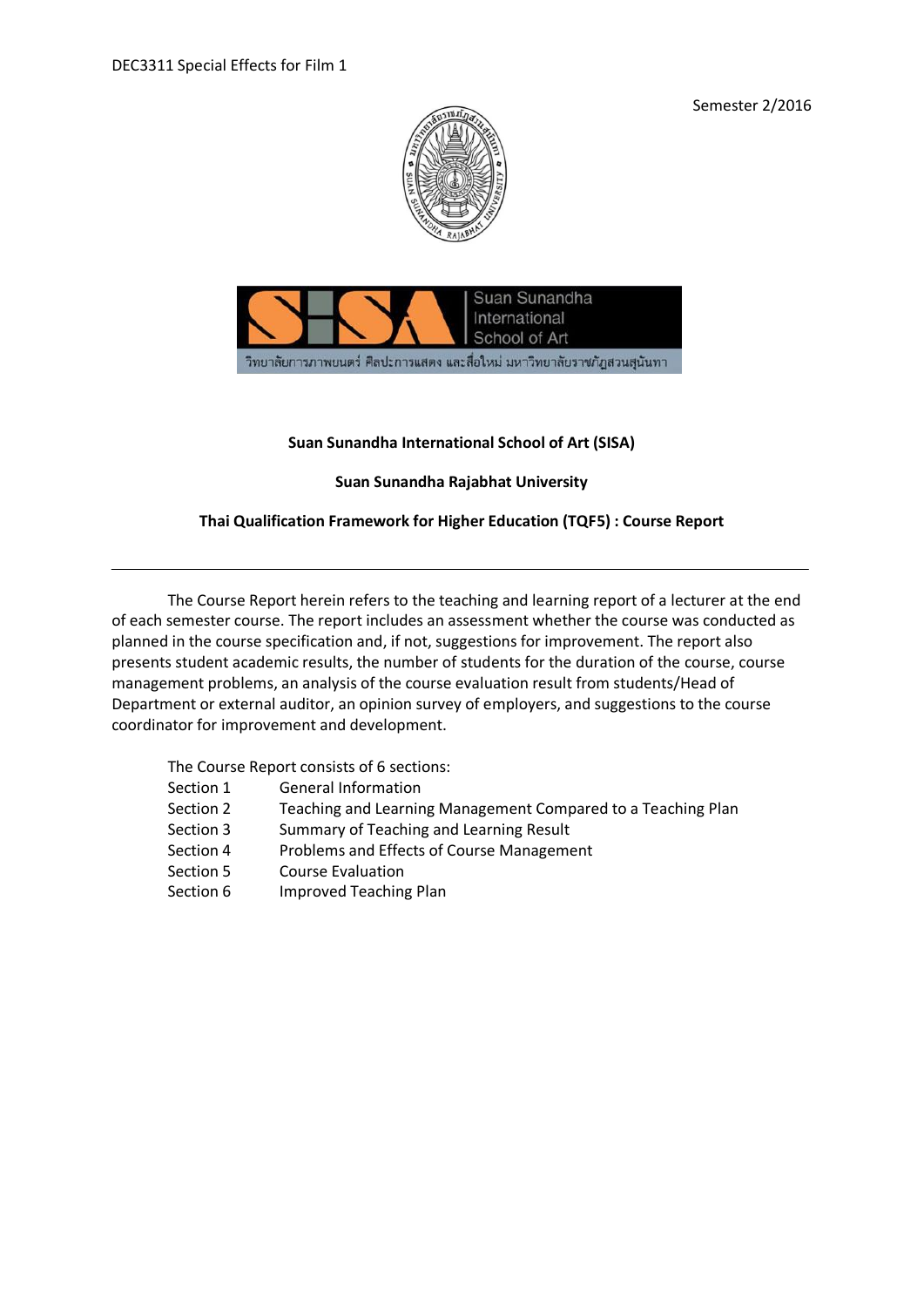#### **Course Report**

| Name of Institution       | : Suan Sunandha Rajabhat University                |
|---------------------------|----------------------------------------------------|
| Campus/Faculty/Department | : Suan Sunandha International School of Art (SISA) |

## **Section 1: General Information**

Course title and code : DEC3311 Special Effects for Film 1

| Pre-requisite                                                           | : None                                              |
|-------------------------------------------------------------------------|-----------------------------------------------------|
| Responsible faculty, lecturer, and section : Mr. Chatchavanon Sudravipa |                                                     |
| Course semester/academic year                                           | : Semester 2/2016                                   |
| Place of study                                                          | : Suan Sunandha International School of Art (SISA), |
|                                                                         | Room: 81/81216, Suan Sunandha Rajabhat University   |

#### **Section 2: Teaching and Learning Management Compared to a Teaching Plan**

1. Report of a planned teaching hours compared to an actual teaching hours

Specify teaching topics, teaching hours according to the plan, and actual teaching hours. If the actual teaching hours are different from the plan by more than 25%, specify the reasons.

| No.            | <b>Teaching Topics</b>           | <b>Planned</b><br><b>Hours</b> | <b>Actual</b><br><b>Hours</b> | If planned<br>teaching hours<br>differs from<br>actual teaching<br>hours more than<br>25%, specify<br>reasons. |
|----------------|----------------------------------|--------------------------------|-------------------------------|----------------------------------------------------------------------------------------------------------------|
| $\mathbf{1}$   | - Course Orientation             | 3                              | 3                             |                                                                                                                |
|                | - Introduction for visual effect |                                |                               |                                                                                                                |
| $\overline{2}$ | -Beginning Adobe After Effect    | 3                              | 3                             |                                                                                                                |
| 3              | - Software interface             | 3                              | 3                             |                                                                                                                |
| 4              | -Movie file format type          | 3                              | 3                             |                                                                                                                |
| 5              | - Timeline                       | 3                              | 3                             |                                                                                                                |
| 6              | -layer and 3D layer              | 3                              | 3                             |                                                                                                                |
| $\overline{7}$ | - Shape and transformation       | 3                              | 3                             |                                                                                                                |
| 8              | - Keying and Masking footage     | 3                              | 3                             |                                                                                                                |
| 9              | -Compositing                     | 3                              | 3                             |                                                                                                                |
| 10             | - Managing the footage           | 3                              | 3                             |                                                                                                                |
| 11             | - Color correcting               | 6                              | 6                             |                                                                                                                |
| 12             | - Project - Presentation         | 3                              | 3                             |                                                                                                                |

2. Teaching topics not covered as planned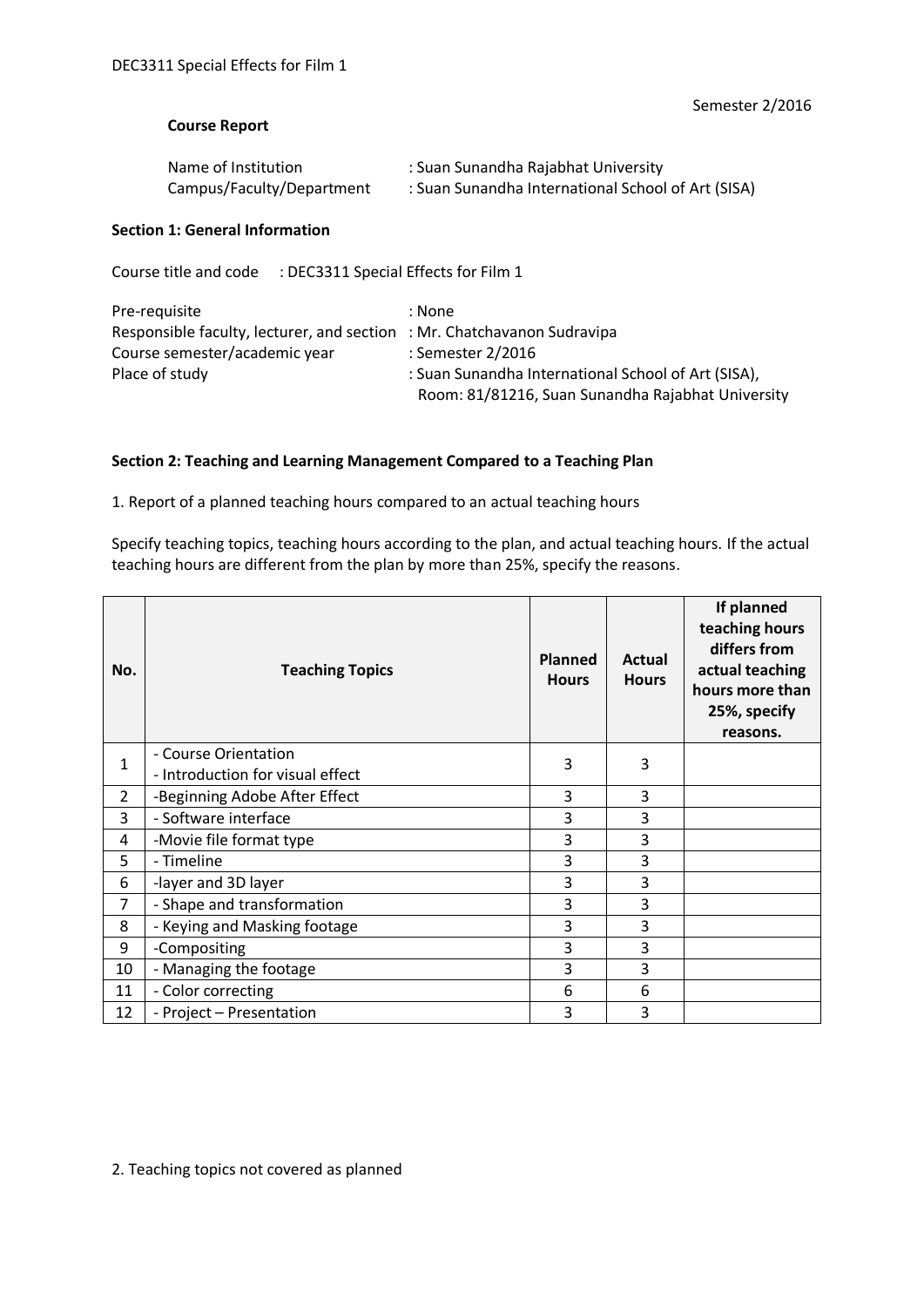Specify topics that are not covered according to the teaching plan. The lecturer may consider whether the main points of the topics affect learning outcomes at both the course and program levels. If there is any impact on student learning outcomes, give suggestions.

| <b>Teaching Topics Not Covered As Planed</b> | <b>Effects to Learning Outcomes</b> | <b>Provide Any Suggestions</b> |
|----------------------------------------------|-------------------------------------|--------------------------------|
|                                              |                                     |                                |

# 3. Efficiency of teaching towards learning outcomes, as specified in course design

Specify whether teaching methodology can lead towards achievement of all domains of learning outcomes, as articulated in course specification. Specify problems found in teaching. Give suggestions.

|                                                                                                                                                                                                                                                                                                                  | <b>Teaching Methodology</b>                                                                                                                                                                                                                                                                                   | <b>Efficiency</b> |           | <b>Setback During</b>                                                                              |
|------------------------------------------------------------------------------------------------------------------------------------------------------------------------------------------------------------------------------------------------------------------------------------------------------------------|---------------------------------------------------------------------------------------------------------------------------------------------------------------------------------------------------------------------------------------------------------------------------------------------------------------|-------------------|-----------|----------------------------------------------------------------------------------------------------|
| <b>Domains of Learning Outcomes</b>                                                                                                                                                                                                                                                                              | and Activities in Class                                                                                                                                                                                                                                                                                       | <b>Yes</b>        | <b>No</b> | <b>Teaching and</b><br><b>Suggestions</b>                                                          |
| <b>Ethics and Morals</b><br>1. Honesty<br>2. Integrity<br>3. Responsibility<br>4. Punctuality<br>5. Tolerance<br>6. Confidence                                                                                                                                                                                   | 1. Rules setting such as<br>attending the class on<br>time and regularly<br>2. Group discussion<br>3. Group work<br>Responsible for given<br>tasks and be honest in<br>working and<br>examination                                                                                                             | $\sqrt{ }$        |           | - Need to explain to<br>students to<br>understand the<br>consequences of being<br>late and absent. |
| Knowledge<br>1. Can apply knowledge in real<br>working time<br>2. Dare to use creativity that's<br>profit for film production<br>development<br>3. Understand in working<br>process rightly in standard<br>4. Good attitude to profession<br>and work based on<br>moralities and ethics of<br>mass communicators | 1. Explain and conclude<br>ideas through<br>teaching documents<br>and presentation by<br>programs of<br>Microsoft<br>PowerPoint,<br>Microsoft Word and<br>Internet<br>2. Single and group<br>assignment and<br>discussion<br>3. Games for case<br>studies understanding<br>and conclusion<br>4. Quiz in class | V                 |           | - Some students have<br>extremely limited<br>ability in English.                                   |
| <b>Cognitive Skills</b><br>1. Can apply theoretical section<br>and practical part to film                                                                                                                                                                                                                        | 1. Practice and ideas<br>conclusion by program                                                                                                                                                                                                                                                                | $\sqrt{ }$        |           | - Students need to get<br>real time information                                                    |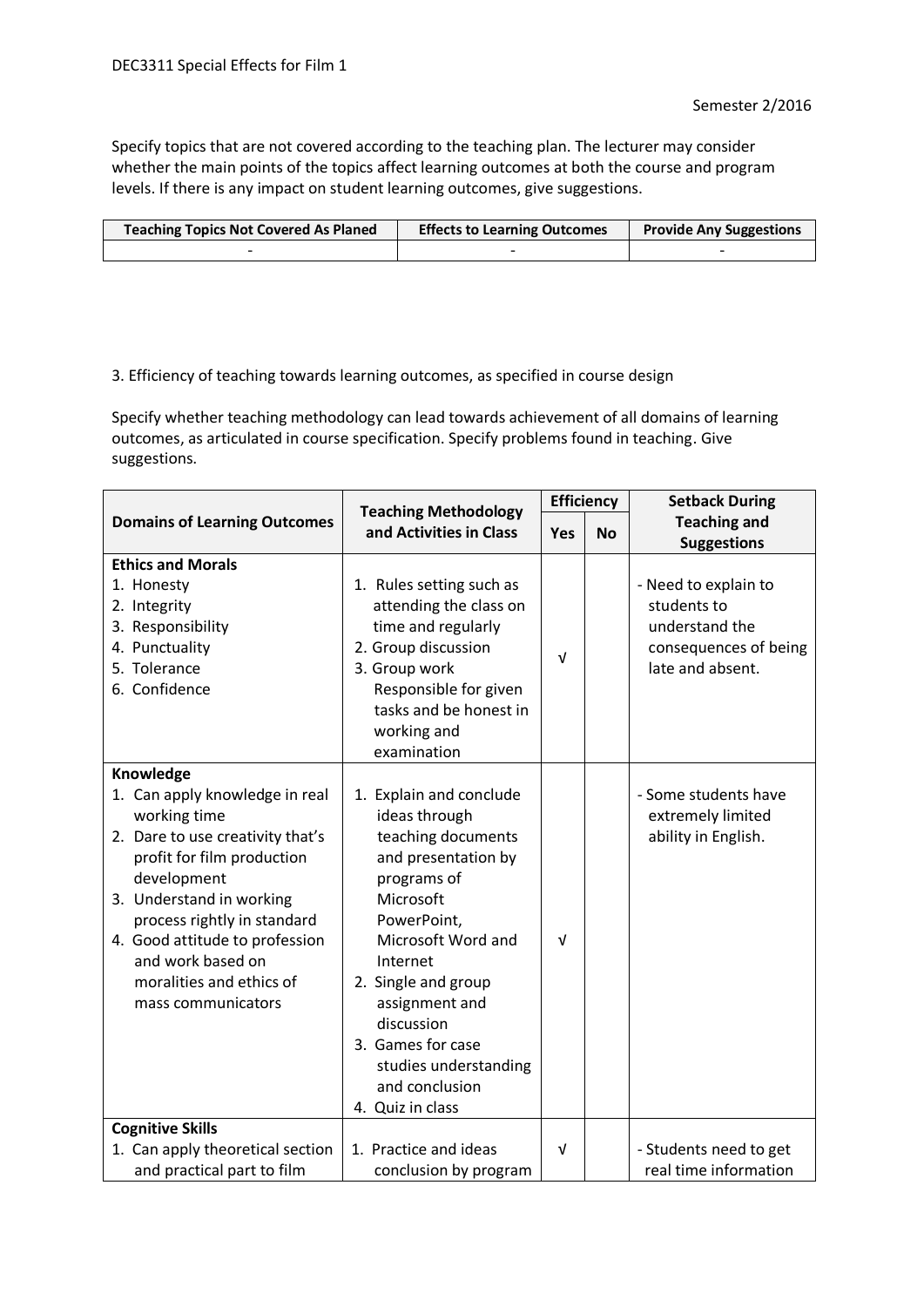# Semester 2/2016

| production                   | of Microsoft         | in classroom. |
|------------------------------|----------------------|---------------|
| 2. Can analyze situations in | PowerPoint           |               |
| film production              | 2. Assignment of     |               |
|                              | group discussion and |               |
|                              | report               |               |
|                              | 3. Group analysis    |               |
|                              | based on at present  |               |
|                              | film principles      |               |

| <b>Domains of Learning Outcomes</b>                       | <b>Teaching Methodology</b>       |            | <b>Efficiency</b> | <b>Setback During Teaching</b> |
|-----------------------------------------------------------|-----------------------------------|------------|-------------------|--------------------------------|
|                                                           | and Activities in Class           | Yes        | <b>No</b>         | and Suggestions                |
| <b>Interpersonal Skills and</b>                           |                                   |            |                   |                                |
| <b>Responsibilities</b>                                   |                                   |            |                   |                                |
| 1. Relevant interpersonal skill                           | 1. Explain and                    |            |                   | - Students are too shy to      |
| and classmate                                             | conclude ideas                    |            |                   | ask questions in class         |
| 2. Skill of creation and                                  | through teaching                  |            |                   |                                |
| maintenance of                                            | documents and                     |            |                   | - Use team learning and        |
| interpersonal relationship                                | presentation by                   |            |                   | students ask more              |
| with colleagues and gain and                              | programs of                       | V          |                   | questions within the           |
| loss people                                               | Microsoft                         |            |                   | group.                         |
| 3. Professional practice with                             | PowerPoint,<br>Microsoft Word and |            |                   |                                |
| self-responsibility and public<br>responsibility based on | Internet                          |            |                   |                                |
| moralities and ethics of                                  | 2. Group works                    |            |                   |                                |
| mass communicators                                        | assignment                        |            |                   |                                |
| 4. Being leader and follower                              | 3. Group presentation             |            |                   |                                |
| while working development                                 |                                   |            |                   |                                |
| <b>Numerical Analysis,</b>                                |                                   |            |                   |                                |
| <b>Communication and</b>                                  |                                   |            |                   |                                |
| <b>Information</b>                                        |                                   |            |                   |                                |
| <b>Technology Skills</b>                                  |                                   |            |                   |                                |
| 1. Effective communication                                | 1. Communicative                  |            |                   |                                |
| skill which are listening,                                | technology usage                  |            |                   |                                |
| speaking, reading and                                     | practice such as                  |            |                   |                                |
| writing skills                                            | assignment sending                |            |                   |                                |
| 2. Information technology                                 | via e-mail and                    |            |                   |                                |
| and new media usage skills                                | creation of                       | $\sqrt{ }$ |                   |                                |
| to support film production                                | forum for ideas                   |            |                   |                                |
| such as information                                       | sharing                           |            |                   |                                |
| searching via internet and                                | 2. In class discussion            |            |                   |                                |
| uploading produced film                                   | or playing of case                |            |                   |                                |
| to youtube.com                                            | studies games                     |            |                   |                                |
|                                                           | 3. Report presentation            |            |                   |                                |
|                                                           | skill by using proper             |            |                   |                                |
|                                                           | forms, tools and<br>technology    |            |                   |                                |
|                                                           |                                   |            |                   |                                |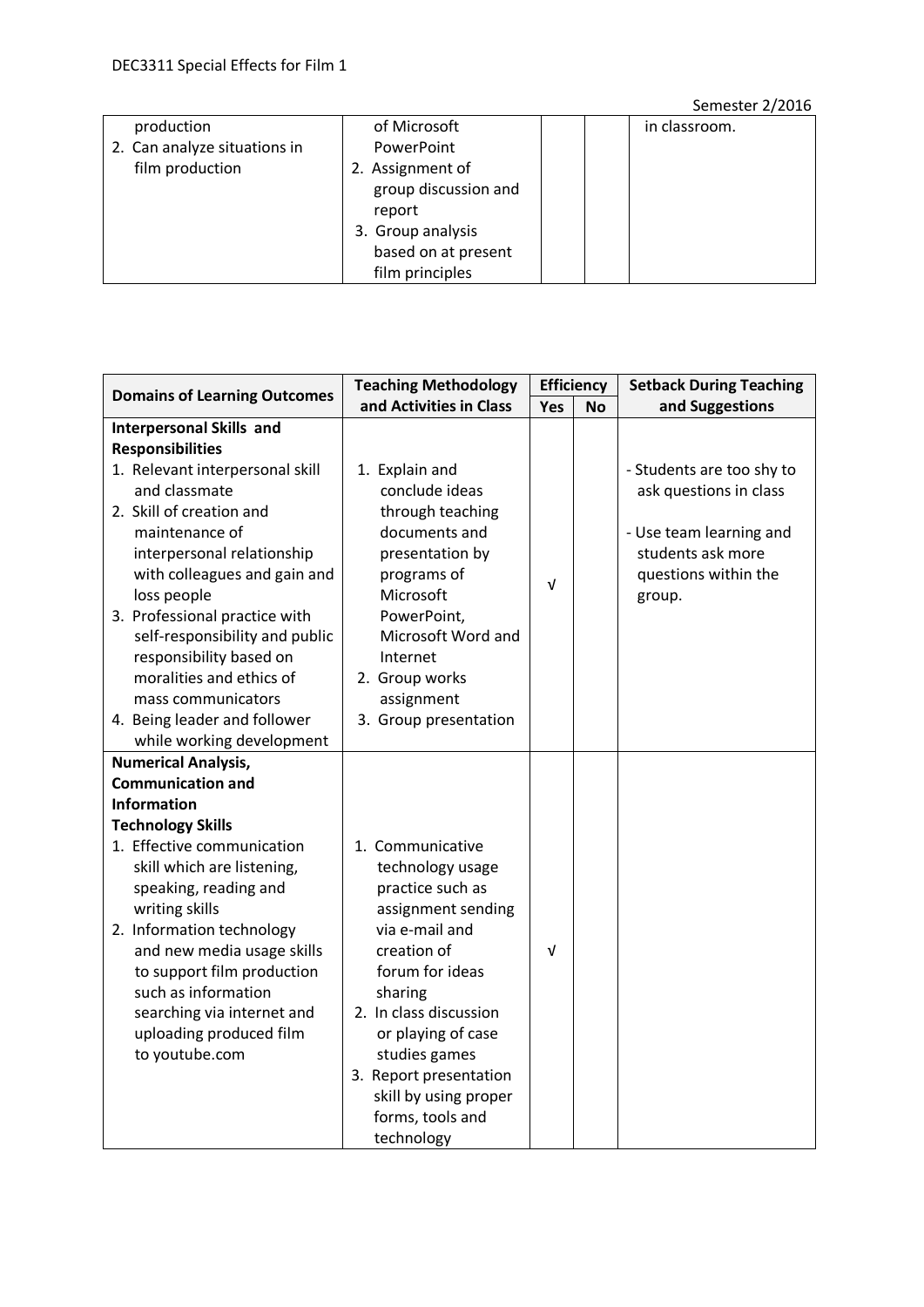#### 4. Teaching improvement

Suggest strategies to your department to improve teaching methodology based on problems found in Section 2, No. 3.

Suggestions: Suan Sunandha International School of Art (SISA) needs to improve the speed and the reliable of WIFI system in order for students can find real time information and solve the case study in the classroom.

# **Section 3: Summary of Teaching and Learning Results**

1. Number of students registered for the course : 5 students

- 
- 2. Number of students at the end of the semester : 5 students 3. Number of students who withdrew from the course : 0 student
- 4. Distribution of scores level (grade)

| <b>Student's Score as Percentage</b> | Grade | <b>Total</b>   | Percentage |
|--------------------------------------|-------|----------------|------------|
| 86-100                               | Α     | 0              | 0.0        |
| 82-85                                | А-    | 0              | 0.0        |
| 78-81                                | B+    | 1              | 12.5       |
| 74-77                                | B     | 3              | 37.5       |
| $70-73$                              | B-    | 0              | 0.0        |
| 66-69                                | $C+$  | $\overline{2}$ | 25.0       |
| 62-65                                | С     | 0              | 0.0        |
| 58-61                                | $C-$  |                | 12.5       |
| 54-57                                | D+    | 1              | 12.5       |
| $50 - 53$                            | D     | 0              | 0.0        |
| 46-49                                | D-    | 0              | 0.0        |
| $0 - 45$                             | F     | 0              | 0.0        |
|                                      | W     | 0              | 0.0        |

5. Factors influencing unusual scores level: None

6. Errors from (grade) assessment plan

```
6.1 Errors about setting time for assessment
```
6.1.1 Specify errors and reasons.

| <b>6.1 Errors Due To Timing</b>                   | <b>Reasons</b>                             |
|---------------------------------------------------|--------------------------------------------|
| Time for group discussion often takes longer than | It is hard to control group discussion and |
| expected.                                         | students often require more time           |

6.2 Errors about assessment techniques 6.2.1 Specify errors and reasons.

| 6.2 Errors Due To the Assessment Techniques | <b>Reasons</b>                                   |
|---------------------------------------------|--------------------------------------------------|
| Peer evaluation might be bias.              | Students tend to give their best friend a better |
|                                             | evaluation and students do not understand the    |
|                                             | rubric score thoroughly.                         |

7. Revision of student efficiency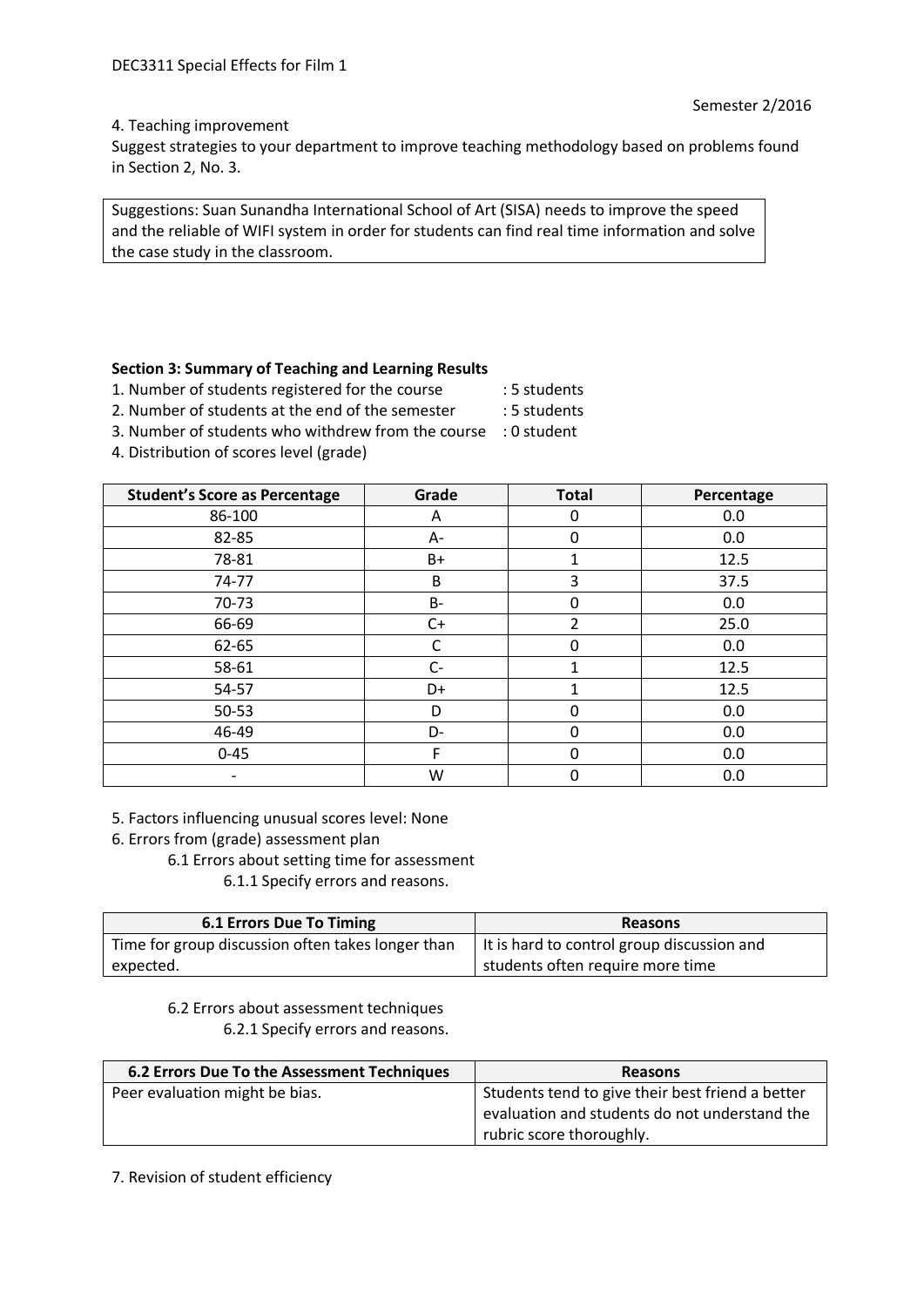Specify methods of revision and summarize the results

| <b>Method of Revision</b>                      | <b>Conclusion</b>                                           |
|------------------------------------------------|-------------------------------------------------------------|
| Have a meeting and discussion among lecturers. | Make a suggestion to reduce the bias of peer<br>evaluation. |

#### **Section 4: Problems and Effects of Course Management**

- 1. Teaching resources and facilities problem
	- 1.1 Specify problems about teaching resources and facilities and their impact.

| <b>Problems</b>                                 | <b>Impacts</b>                                |
|-------------------------------------------------|-----------------------------------------------|
| The screen is too small for the students to see | It causes unclear presentation on screen that |
| clearly.                                        | makes the students cannot see and understand  |
|                                                 | the content clearly.                          |

#### 2. Management and organization problem

2.1 Specify problems about management and organization and their impact on student learning.

| <b>Problems</b>                                | <b>Impacts</b>                                  |
|------------------------------------------------|-------------------------------------------------|
| There are too much trouble and procedures to   | Students lose their opportunities to learn from |
| take students to field trip off campus such as | real things outside.                            |
| process of getting and approving for a bus.    |                                                 |

#### **Section 5: Course Evaluation**

1. Result of student course evaluations (please see attachment.)

#### 1.1 Feedback from student evaluations

1.1.1 Specify strengths and weaknesses.

Students need more time to prepare their presentation and do their term paper.

1.2 Lecturer's opinion of student feedback

Lecturer agrees that it will help students by providing a better technique of searching information in order to save students' time.

2. Result of course evaluation from other evaluation methods.

2.1 Feedback from other evaluation methods

2.1.1 Specify strengths and weaknesses.

Strength : This course is enjoyable and helps students to understand about psychology. Weakness : There are too many topics that students need to understand in a short time.

2.2 Lecturer's opinion of feedback